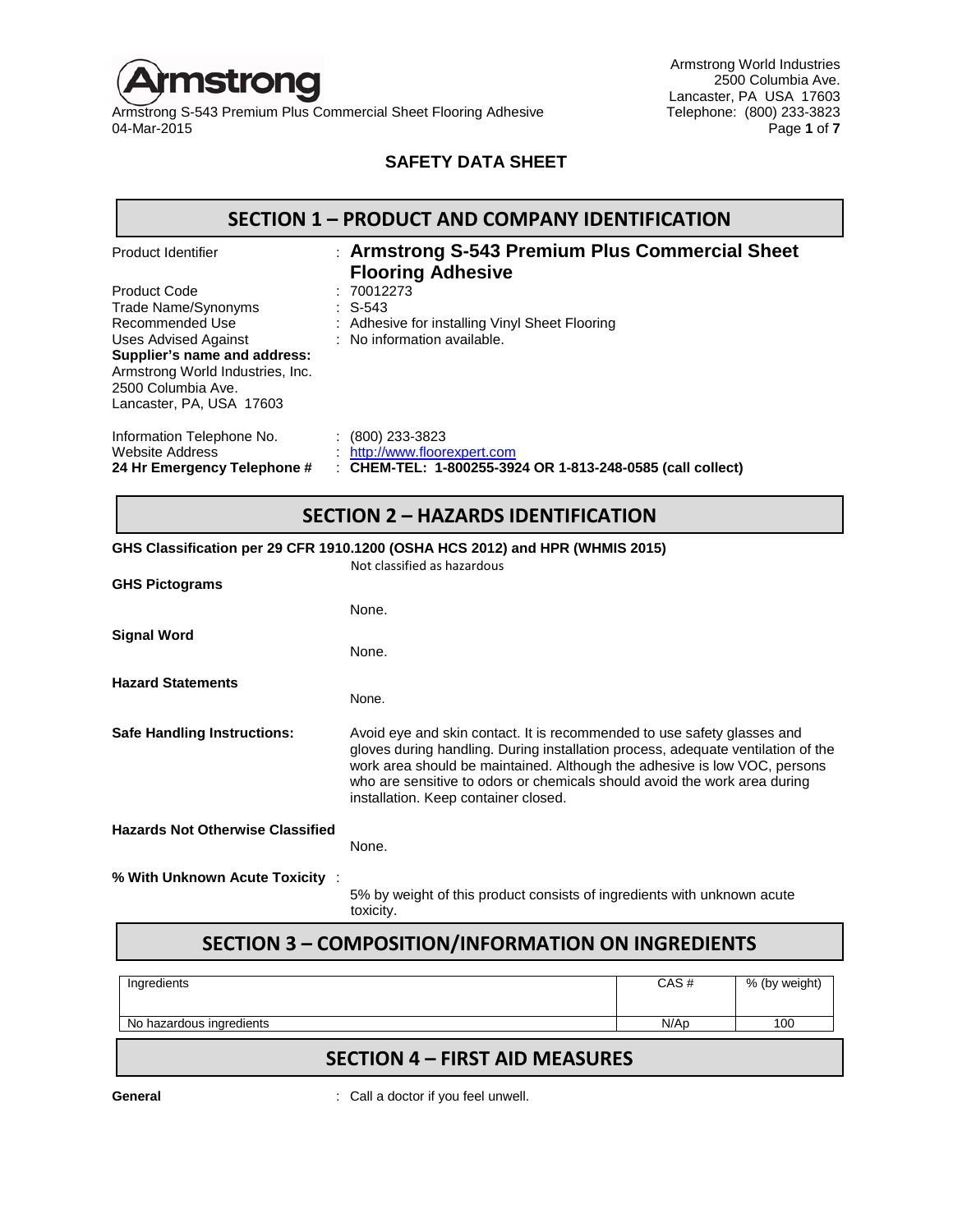

Armstrong World Industries 2500 Columbia Ave. Lancaster, PA USA 17603<br>Telephone: (800) 233-3823 04-Mar-2015 Page **2** of **7**

| <b>Inhalation</b>          | : If a worker develops breathing problems while working with this material, remove<br>the worker to fresh air and keep at rest in a position comfortable for breathing. |
|----------------------------|-------------------------------------------------------------------------------------------------------------------------------------------------------------------------|
| <b>Skin contact</b>        | : Wash with plenty of soap and water. If irritations or symptoms develop, seek<br>medical attention/advice.                                                             |
| Eye contact                | Rinse cautiously with water for several minutes. Remove contact lenses, if present<br>and easy to do. Continue rinsing. Get medical advice/attention.                   |
| Ingestion                  | : Rinse mouth. Do NOT induce vomiting. Call a doctor/physician if you feel unwell.                                                                                      |
| <b>Notes for Physician</b> | : Treat symptomatically.                                                                                                                                                |

## **Signs and symptoms of short-term (acute) exposure**

| Inhalation | : None known.                                          |
|------------|--------------------------------------------------------|
| Skin       | : Symptoms may include mild redness or itching.        |
| Eves       | : Symptoms may include mild redness, itching, or pain. |
| Ingestion  | : None known.                                          |
|            |                                                        |

#### **Effects of long-term (chronic) exposure**

: None known.

**Indication of need for immediate medical attention or special treatment**

- : Difficulty breathing persists after removing the person to fresh air.
	- Any exposure to the eye which causes irritation.

# **SECTION 5 – FIRE FIGHTING MEASURES**

| Suitable extinguishing media                                    | : Carbon dioxide, dry chemical powder, alcohol foam or water spray.                                                                                                                                                                                                                                                                                                                            |  |  |  |  |
|-----------------------------------------------------------------|------------------------------------------------------------------------------------------------------------------------------------------------------------------------------------------------------------------------------------------------------------------------------------------------------------------------------------------------------------------------------------------------|--|--|--|--|
| Unsuitable extinguishing media                                  | : Water jet may spread the burning material.                                                                                                                                                                                                                                                                                                                                                   |  |  |  |  |
| <b>Hazardous combustion products</b>                            | : Carbon monoxide, carbon dioxide, as well as other toxic vapors and gases which<br>are common to thermal degradation of organic compounds.                                                                                                                                                                                                                                                    |  |  |  |  |
| Special fire-fighting procedures/equipment                      |                                                                                                                                                                                                                                                                                                                                                                                                |  |  |  |  |
|                                                                 | : Firefighters should wear proper protective equipment and self-contained breathing<br>apparatus with full face piece operated in positive pressure mode. Move containers<br>from fire area if safe to do so. Water spray may be useful in cooling equipment<br>exposed to heat and flame. After fires have been extinguished, carefully clean all<br>equipment and surfaces exposed to fumes. |  |  |  |  |
| <b>Environmental precautions</b>                                | : Do not allow material to enter drains or contaminate ground water system.                                                                                                                                                                                                                                                                                                                    |  |  |  |  |
| Fire hazards/conditions of flammability                         |                                                                                                                                                                                                                                                                                                                                                                                                |  |  |  |  |
|                                                                 | : Not flammable under normal conditions of use. Closed containers may rupture if<br>exposed to excess heat or flame due to a build-up of internal pressure.                                                                                                                                                                                                                                    |  |  |  |  |
| Flammability classification (OSHA 29 CFR 1910.1200, WHMIS 2015) |                                                                                                                                                                                                                                                                                                                                                                                                |  |  |  |  |
|                                                                 | : Not flammable.                                                                                                                                                                                                                                                                                                                                                                               |  |  |  |  |
| NFPA Rating                                                     | 0 - Minimal $1 -$ Slight $2 -$ Moderate $3 -$ Serious $4 -$ Severe                                                                                                                                                                                                                                                                                                                             |  |  |  |  |
|                                                                 | Flammability 1 Instability 0 Special Hazards:<br>Health: 1<br>None                                                                                                                                                                                                                                                                                                                             |  |  |  |  |

# **SECTION 6 – ACCIDENTAL RELEASE MEASURES**

| <b>Personal precautions</b> | : Restrict access to area until completion of clean-up. All persons dealing with<br>clean-up should wear the appropriate chemically protective equipment.                                       |
|-----------------------------|-------------------------------------------------------------------------------------------------------------------------------------------------------------------------------------------------|
| <b>Protective equipment</b> | : Refer to Section 8 on this Safety Data Sheet, EXPOSURE CONTROLS /<br>PERSONAL PROTECTION, for additional information on acceptable personal<br>protective equipment.                          |
| <b>Emergency Procedures</b> | : If a spill/release in excess of the EPA reportable quantity is made into the<br>environment, immediately notify the national response center in the United States<br>(phone: 1-800-424-8002). |
|                             | US CERCLA Reportable quantity (RQ): None reported.                                                                                                                                              |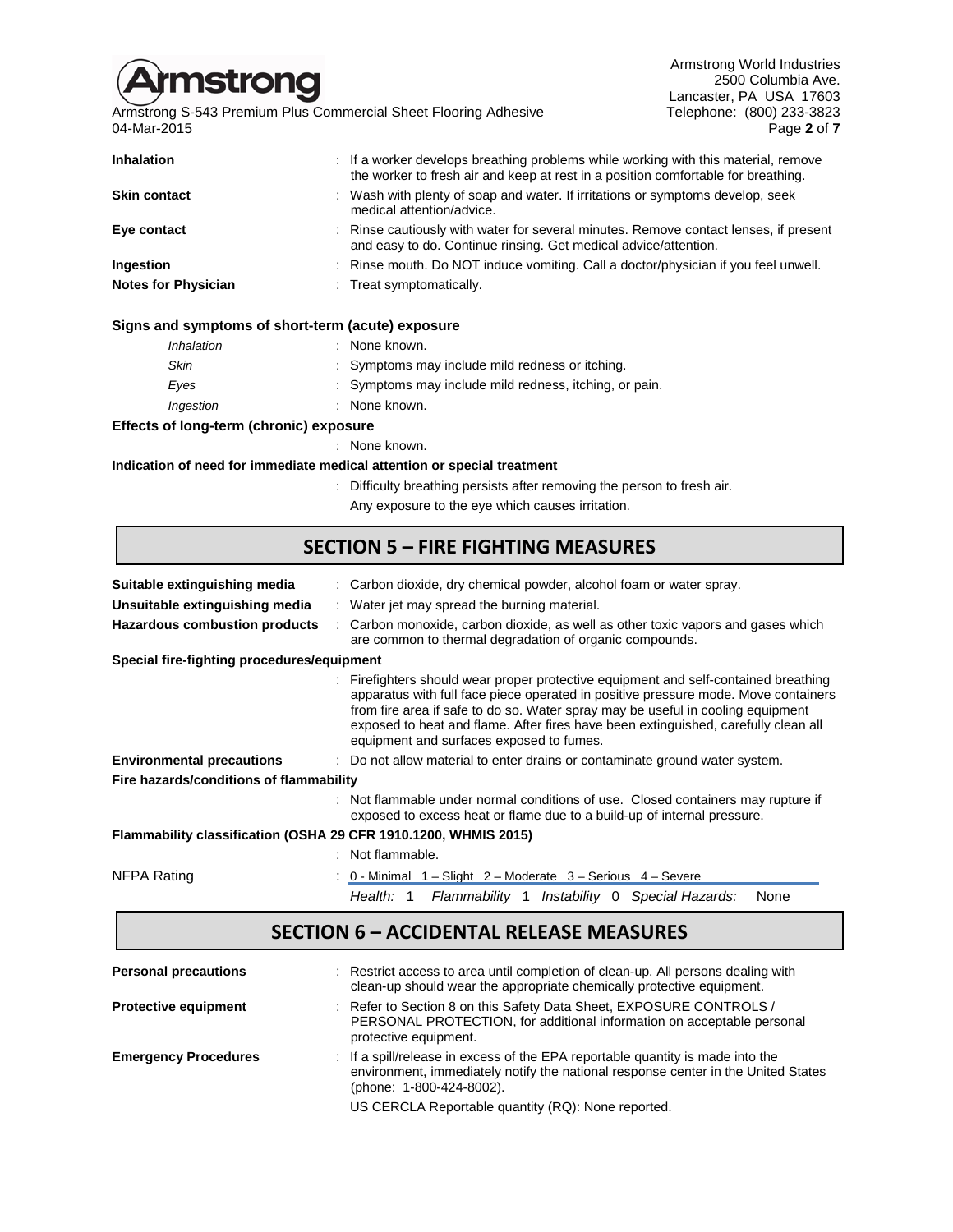

Armstrong World Industries 2500 Columbia Ave. Lancaster, PA USA 17603<br>Telephone: (800) 233-3823 04-Mar-2015 Page **3** of **7**

### **Methods and materials for containment and cleaning up**

|                                  | product with inert absorbent material, preventing it from entering sewer lines or<br>waterways. Gather up spilled material and place in suitable container for later<br>disposal (see Section 13). Residual of product, while still wet, can be cleaned up<br>with warm soapy water. Notify the appropriate authorities as required. |
|----------------------------------|--------------------------------------------------------------------------------------------------------------------------------------------------------------------------------------------------------------------------------------------------------------------------------------------------------------------------------------|
| <b>Prohibited materials</b>      | : None known.                                                                                                                                                                                                                                                                                                                        |
| <b>Environmental precautions</b> | : Do not allow product to enter drains or waterways. Do not allow material to<br>contaminate ground water system.                                                                                                                                                                                                                    |
| Reference to other sections      | : See Section 14 for disposal information.                                                                                                                                                                                                                                                                                           |

: Ventilate area of release. Stop spill or leak at source if safely possible. Contain

## **SECTION 7 – HANDLING AND STORAGE**

| Safe handling procedures    | : Wear suitable protective equipment during handling. (See Section 8.) Observe<br>good hygiene standards. Use only with adequate ventilation. Wash thoroughly after<br>handling. Avoid contact with eyes, skin, or clothing. When removing this product<br>from existing flooring (i.e. during a renovation), wear safety goggles and respiratory<br>protection from dust due to blasting, chipping, or mechanically pulverizing. Keep<br>container tightly closed. |
|-----------------------------|---------------------------------------------------------------------------------------------------------------------------------------------------------------------------------------------------------------------------------------------------------------------------------------------------------------------------------------------------------------------------------------------------------------------------------------------------------------------|
| <b>Storage requirements</b> | : Store in a cool, dry, well-ventilated area. Store away from heat and open flame.<br>Avoid storing in direct sunlight. Store in original container. Keep tightly closed when<br>not in use. Do not reuse empty container without commercial cleaning or<br>reconditioning.                                                                                                                                                                                         |
| Incompatible materials      | $\therefore$ See Section 10.                                                                                                                                                                                                                                                                                                                                                                                                                                        |
| Special packaging materials | : Always keep in containers made of the same materials as the supply container.                                                                                                                                                                                                                                                                                                                                                                                     |

## **SECTION 8 – EXPOSURE CONTROLS AND PERSONAL PROTECTION**

| <b>Permissible Exposure Limits</b>   | : No exposure limits have been established for the product itself. Below are exposure<br>limits for the components in the product.                                                                                                                                                                              |            |                  |      |                 |
|--------------------------------------|-----------------------------------------------------------------------------------------------------------------------------------------------------------------------------------------------------------------------------------------------------------------------------------------------------------------|------------|------------------|------|-----------------|
| Ingredients                          | CAS#                                                                                                                                                                                                                                                                                                            |            | <b>ACGIH TLV</b> |      | <b>OSHA PEL</b> |
|                                      |                                                                                                                                                                                                                                                                                                                 | <b>TWA</b> | <b>STEL</b>      | PEL  | <b>STEL</b>     |
| No hazardous ingredients             | N/Ap                                                                                                                                                                                                                                                                                                            | N/Ap       | N/Ap             | N/Ap | N/Ap            |
| <b>Engineering Controls</b>          | Use general or local exhaust ventilation to maintain air concentrations below<br>recommended exposure limits. Ventilation should effectively remove and prevent<br>buildup of any vapor generated from the handling of this product.                                                                            |            |                  |      |                 |
| <b>Personal Protection Equipment</b> |                                                                                                                                                                                                                                                                                                                 |            |                  |      |                 |
| Eye / face protection                | : Chemical goggles or safety glasses, as appropriate for the job.                                                                                                                                                                                                                                               |            |                  |      |                 |
| <b>Skin protection</b>               | : Wear gloves which are impervious to the material. Materials such as nitrile rubber<br>or Viton (fluorocarbon rubber) are recommended.                                                                                                                                                                         |            |                  |      |                 |
| <b>Body protection</b>               | : Where extensive exposure to product is possible, use resistant coveralls, apron and<br>boots to prevent contact.                                                                                                                                                                                              |            |                  |      |                 |
| <b>Respiratory protection</b>        | : Under normal conditions of use with adequate ventilation, respiratory protection<br>should not be necessary. If work process generates excessive quantities of vapor<br>or dust, or exposures in excess of any PEL, wear an appropriate organic vapor<br>respirator.                                          |            |                  |      |                 |
| Site safety equipment                | : An eyewash station and safety shower should be made available in the immediate<br>working area.                                                                                                                                                                                                               |            |                  |      |                 |
| General hygiene considerations       | : Avoid contact with eyes, skin and clothing. Avoid breathing vapors/dust. Do not eat,<br>drink or smoke when using this product. Upon completion of work, wash hands<br>thoroughly. Remove soiled clothing and wash it thoroughly before reuse. Clean all<br>equipment and clothing at end of each work shift. |            |                  |      |                 |

# **SECTION 9 – PHYSICAL AND CHEMICAL PROPERTIES**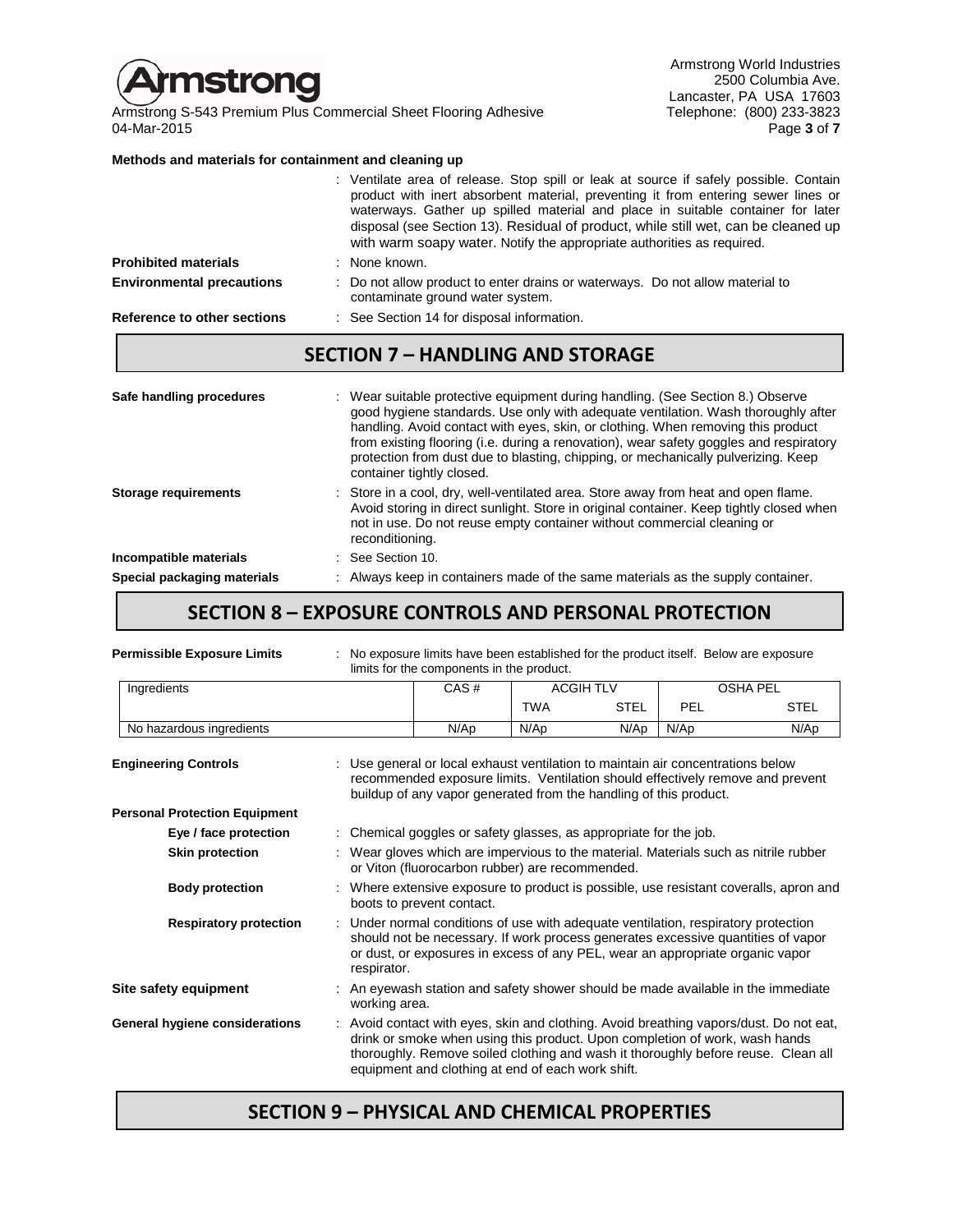# **istrong**

Armstrong S-543 Premium Plus Commercial Sheet Flooring Adhesive<br>04-Mar-2015

Armstrong World Industries 2500 Columbia Ave. Lancaster, PA USA 17603<br>Telephone: (800) 233-3823 04-Mar-2015 Page **4** of **7**

| <b>Physical state</b>                                               | : Paste                        | Appearance                                                              |     | : Off-white paste          |
|---------------------------------------------------------------------|--------------------------------|-------------------------------------------------------------------------|-----|----------------------------|
| Odor                                                                | : Mild                         | <b>Odor threshold</b>                                                   |     | : N/Av                     |
| рH                                                                  | $: 8.0 - 9.0$                  | <b>Specific gravity</b>                                                 |     | : 1.05                     |
| <b>Boiling point</b>                                                | : $212^{\circ}F(100^{\circ}C)$ | Coefficient of water/oil distribution                                   |     | N/A <sub>v</sub>           |
| <b>Melting/Freezing point</b>                                       | : $N/Av$                       | Solubility in water                                                     |     | : Dispersible              |
| Vapor pressure (mm Hg @ 20°C / 68°F)                                | : N/Av                         | Evaporation rate ( $n$ -Butyl acetate = 1)                              | -11 | N/Av                       |
| Vapor density (Air = 1)                                             | : $N/Av$                       | Volatiles (% by weight)                                                 |     | : Approximately $34 - 35%$ |
| Volatile organic compounds (VOCs)                                   | 0 g/L SCAQMD 1168              |                                                                         |     |                            |
| <b>Particle size</b>                                                | : N/Av                         | <b>Flammability classification</b>                                      |     | : Not flammable            |
| <b>Flash point</b>                                                  |                                | : $>146^{\circ}$ C ( $>295^{\circ}$ F) Lower flammable limit (% by vol) |     | Not available              |
| Flash point method                                                  |                                | : Setaflash closed Upper flammable limit (% by vol)                     | ÷   | Not available              |
| <b>Auto-ignition temperature</b>                                    | : $N/Av$                       | <b>Decomposition temperature</b>                                        |     | : Not available            |
| <b>Viscosity</b>                                                    | $: 90,000 \text{ cSt}$         | <b>Oxidizing properties</b>                                             |     | Not available              |
| Explosion data: Sensitivity to mechanical impact / static discharge |                                |                                                                         |     |                            |

**:** Not expected to be sensitive to mechanical impact or static discharge.

# **SECTION 10 – REACTIVITY AND STABILITY INFORMATION**

| <b>Reactivity</b>                       | : Not reactive.                                                            |
|-----------------------------------------|----------------------------------------------------------------------------|
| <b>Stability</b>                        | : Stable under the recommended storage and handling conditions prescribed. |
| <b>Hazardous reactions</b>              | : Hazardous polymerization does not occur.                                 |
| <b>Conditions to avoid</b>              | $\therefore$ Extreme heat.                                                 |
| Materials to avoid and incompatability  |                                                                            |
|                                         | : Strong oxidizing agents.                                                 |
| <b>Hazardous decomposition products</b> |                                                                            |
|                                         | : None known, refer to hazardous combustion products in Section 5.         |

# **SECTION 11 – TOXICOLOGICAL INFORMATION**

| Routes of exposure                                         | : Inhalation: YES           | Skin Absorption: NO                                        | Skin and Eyes: Yes | <i>Ingestion:</i> YES |
|------------------------------------------------------------|-----------------------------|------------------------------------------------------------|--------------------|-----------------------|
| <b>Symptoms of exposure</b>                                | $\therefore$ See Section 4. |                                                            |                    |                       |
| <b>Calculated Acute Toxicity Estimates for the Product</b> |                             |                                                            |                    |                       |
| Inhalation                                                 | $\therefore$ > 50 mg/L      |                                                            |                    |                       |
| Oral                                                       | $: > 5000 \text{ mg/kg}$    |                                                            |                    |                       |
| Dermal                                                     | $: > 5000 \text{ mg/kg}$    |                                                            |                    |                       |
| <b>Toxicological data</b>                                  |                             | : See below for individual ingredient acute toxicity data. |                    |                       |
|                                                            | LC50(4 hr)                  |                                                            | LD50               |                       |
| Ingredients                                                | Inhalation, rat             | Oral, rat                                                  |                    | Dermal, rabbit        |
| No hazardous ingredients.                                  | N/Av                        | N/Av                                                       |                    | N/Av                  |

| ווטואוווויטויטוטטווטט וואוט                     | . THEY OUGH HILL HILL ON UNIT.                                                |
|-------------------------------------------------|-------------------------------------------------------------------------------|
| Serious eye damage / eye irritation             | May cause mild, temporary irritation to eyes.                                 |
| Respiratory or skin sensitization               | : None known.                                                                 |
| Germ cell mutagenicity                          | None known.                                                                   |
| Carcinogenic status                             | : No components are classified as carcinogenic by IARC, ACGIH, NTP, and OSHA. |
| <b>Reproductive toxicity</b>                    | None known.                                                                   |
| Specific Target Organ Toxicity, Single Exposure |                                                                               |
|                                                 | None known.                                                                   |
|                                                 |                                                                               |

**Specific Target Organ Toxicity, Repeated Exposure**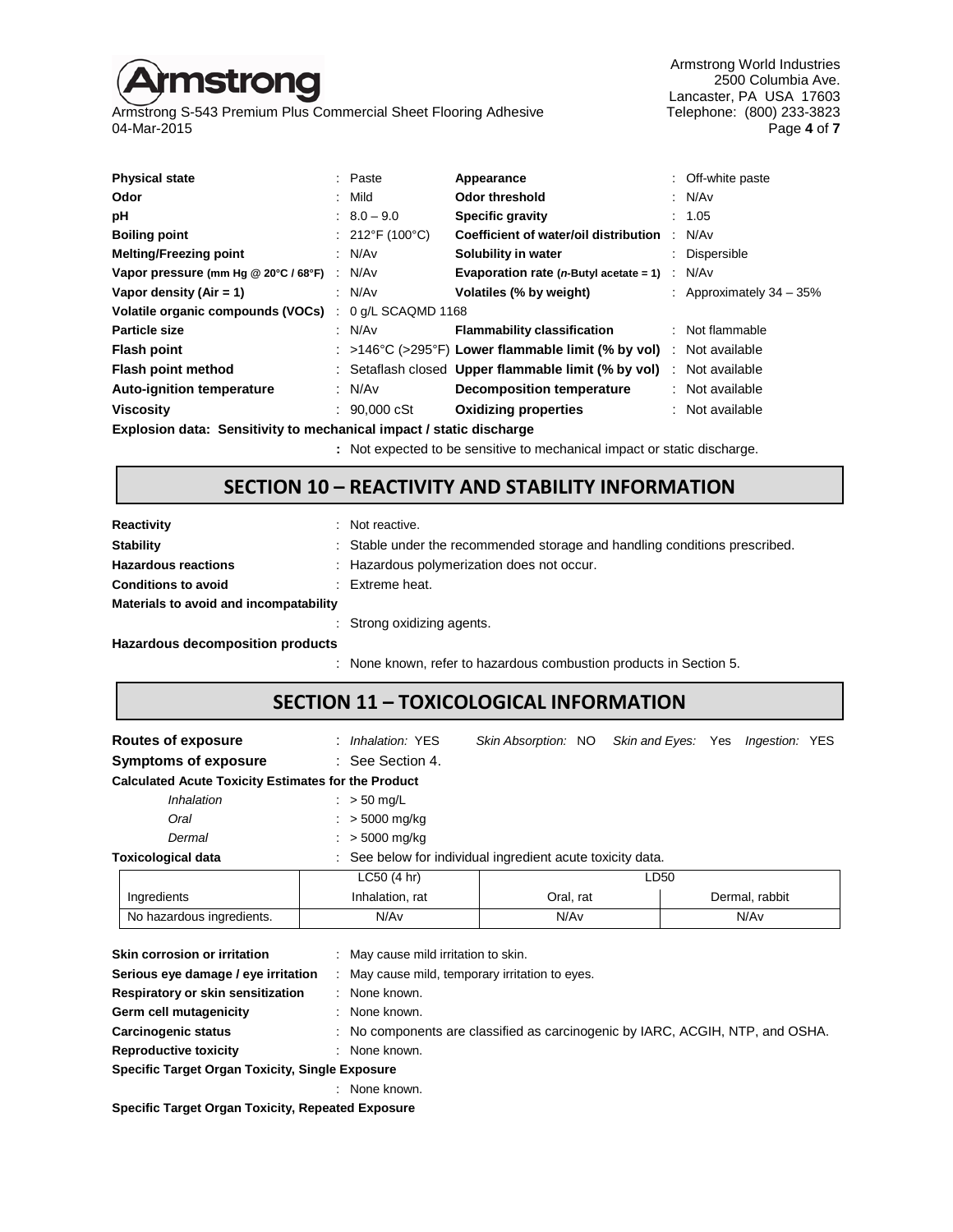

Armstrong World Industries 2500 Columbia Ave. Lancaster, PA USA 17603<br>Telephone: (800) 233-3823 04-Mar-2015 Page **5** of **7**

| : None known. |
|---------------|
| : None known. |
| : N/Av        |
|               |

# **SECTION 12 – ECOLOGICAL INFORMATION**

| <b>Environmental effects</b>      |  | : The product should not be allowed to enter drains or water courses, or be<br>deposited where it can affect ground or surface waters. |  |
|-----------------------------------|--|----------------------------------------------------------------------------------------------------------------------------------------|--|
| Ecotoxicity                       |  | : No data available.                                                                                                                   |  |
| Biodegradability                  |  | : No data available.                                                                                                                   |  |
| <b>Bioaccumulative potential</b>  |  | : No data available.                                                                                                                   |  |
| Mobility in soil                  |  | $\therefore$ No data available.                                                                                                        |  |
| <b>PBT and vPvB assessment</b>    |  | : No data available.                                                                                                                   |  |
| Other adverse effects             |  | : No data available.                                                                                                                   |  |
| CECTION 12 DICDOCAL CONCIDEDATION |  |                                                                                                                                        |  |

## **SECTION 13 – DISPOSAL CONSIDERATION**

| <b>Handling for disposal</b> | : Handle waste according to recommendations in Section 7.                                                                                                                                                                                                                                                                                                                                        |
|------------------------------|--------------------------------------------------------------------------------------------------------------------------------------------------------------------------------------------------------------------------------------------------------------------------------------------------------------------------------------------------------------------------------------------------|
| <b>Methods of disposal</b>   | : You must test your waste using methods described in 40 CFR Part 261 to<br>determine if it meets applicable definitions of hazardous wastes. Dispose in<br>accordance with all applicable federal, state, provincial and local regulations.<br>Contact your local, state, provincial or federal environmental agency for specific<br>rules.                                                     |
| Packaging                    | : Handle contaminated packaging in the same manner as the product.                                                                                                                                                                                                                                                                                                                               |
| <b>RCRA</b>                  | : If this product, as supplied, becomes a waste in the United States, it may meet the<br>criteria of a hazardous waste as defined under RCRA, Title 40 CFR 261. It is the<br>responsibility of the waste generator to determine the proper waste identification<br>and disposal method. For disposal of unused or waste material, check with local,<br>state and federal environmental agencies. |

## **SECTION 14 – TRANSPORTATION INFORMATION**

| <b>Regulatory</b><br>Information                             | UN<br><b>Number</b> | <b>Shipping Name</b>                                                    | Class       | Packing<br>Group | Label       |
|--------------------------------------------------------------|---------------------|-------------------------------------------------------------------------|-------------|------------------|-------------|
| <b>TDG</b>                                                   | <b>None</b>         | This product is not regulated according to Canadian<br>TDG regulations. | <b>None</b> | None             | <b>None</b> |
| <b>TDG</b><br><b>Additional</b><br>Information               | <b>None</b>         |                                                                         |             |                  |             |
| <b>49 CFR/DOT</b>                                            | <b>None</b>         | This product is not regulated according to US DOT<br>regulations.       | <b>None</b> | None             | <b>None</b> |
| <b>49 CFR/DOT</b><br><b>Additional</b><br><b>Information</b> | <b>None</b>         |                                                                         |             |                  |             |
| <b>SECTION 15 - REGULATORY INFORMATION</b>                   |                     |                                                                         |             |                  |             |

#### **Canadian Information:**

This product has been classified according to the hazard criteria of the Hazardous Products Regulations (HPR). This SDS contains all of the information required by the HPR.

Canadian Environmental Protection Act (CEPA) information: All ingredients listed appear on either the Domestic Substances List (DSL) or the Non- Domestic Substances List (NDSL).

## **US Federal Information:**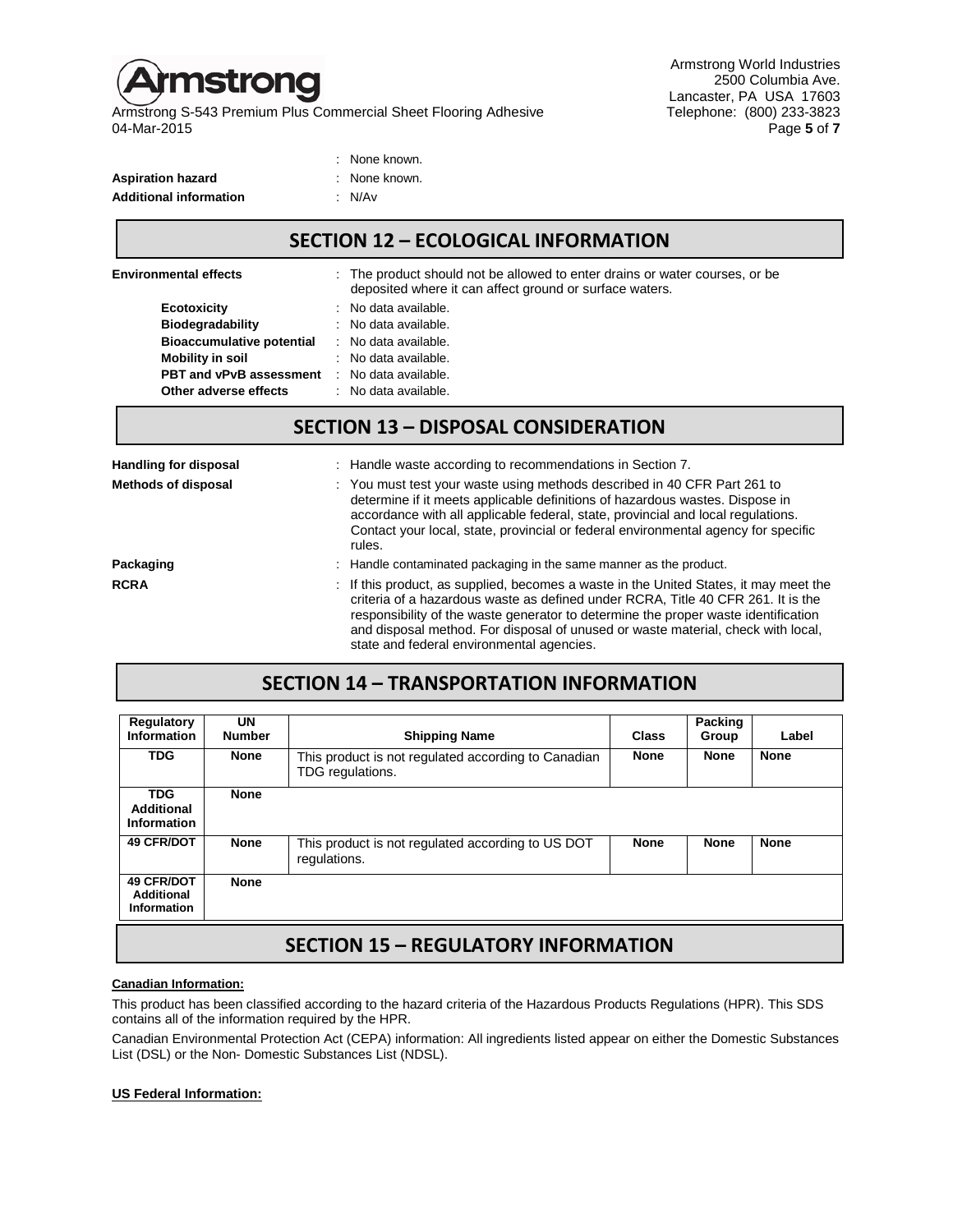

Armstrong S-543 Premium Plus Commercial Sheet Flooring Adhesive Telephone: (800) 233-3823<br>16 Page 6 of T 04-Mar-2015 Page **6** of **7**

Armstrong World Industries 2500 Columbia Ave. Lancaster, PA USA 17603<br>Telephone: (800) 233-3823

TSCA: All ingredients appear on the Toxic Substances Control Act (TSCA) inventory.

CERCLA Reportable Quantity (RQ) (40 CFR 117.302): None reported.

SARA TITLE III: Sec. 302, Extremely Hazardous Substances, 40 CFR 355: No Extremely Hazardous Substances are present in this material.

SARA TITLE III: Sec. 311 and 312, SDS Requirements, 40 CFR 370 Hazard Classes: Not Hazardous.

SARA TITLE III: Sec. 313, Toxic Chemicals Notification, 40 CFR 372: This product is not subject to SARA notification requirements, since it does not contain any Toxic Chemical constituents above *de minimus* concentrations.

#### **U.S. State Right To Know Laws**

California Proposition 65: This product does not contain any chemicals known to the State of California to cause cancer or reproductive harm.

Other State Right to Know Laws: Not applicable.

|                    | <b>SECTION 16 - OTHER INFORMATION</b>                                                                                                                        |
|--------------------|--------------------------------------------------------------------------------------------------------------------------------------------------------------|
| <b>HMIS Rating</b> | : *- Chronic Hazard 0 - Minimal 1 - Slight 2 - Moderate 3 - Serious 4 - Severe<br>Health: 1<br>Flammability 1 Physical Hazard: 0 PPE: Gloves, safety glasses |
|                    |                                                                                                                                                              |
| Legend             | : ACGIH: American Conference of Governmental Industrial Hygienists                                                                                           |
|                    | <b>CAS: Chemical Abstract Services</b>                                                                                                                       |
|                    | CERCLA: Comprehensive Environmental Response, Compensation, and Liability                                                                                    |
|                    | Act of 1980                                                                                                                                                  |
|                    | CFR: Code of Federal Regulations                                                                                                                             |
|                    | DOT: Department of Transportation<br>DSL: Domestic Substances List                                                                                           |
|                    | EPA: Environmental Protection Agency                                                                                                                         |
|                    | GHS: Globally Harmonized System                                                                                                                              |
|                    | HPR: Hazardous Products Regulations                                                                                                                          |
|                    | IARC: International Agency for Research on Cancer                                                                                                            |
|                    | Inh: Inhalation                                                                                                                                              |
|                    | N/Av: Not Available                                                                                                                                          |
|                    | N/Ap: Not Applicable                                                                                                                                         |
|                    | NIOSH: National Institute of Occupational Safety and Health                                                                                                  |
|                    | NTP: National Toxicology Program                                                                                                                             |
|                    | OSHA: Occupational Safety and Health Administration                                                                                                          |
|                    | PEL: Permissible exposure limit                                                                                                                              |
|                    | RCRA: Resource Conservation and Recovery Act                                                                                                                 |
|                    | SARA: Superfund Amendments and Reauthorization Act                                                                                                           |
|                    | STEL: Short Term Exposure Limit                                                                                                                              |
|                    | TDG: Canadian Transportation of Dangerous Goods Act & Regulations                                                                                            |
|                    | TLV: Threshold Limit Values                                                                                                                                  |
|                    | <b>TSCA: Toxic Substance Control Act</b>                                                                                                                     |
|                    | TWA: Time Weighted Average                                                                                                                                   |
|                    | WHMIS: Workplace Hazardous Materials Identification System                                                                                                   |
|                    | <b>Disclaimer of Liability</b>                                                                                                                               |

The Information presented herein is supplied as a guide to those who handle or use this product and has been prepared in good faith by technically knowledgeable personnel. It is not intended to be all-inclusive. The manner and conditions of use and handling may involve other and additional considerations. Safe work practices must be employed when working with any materials. It is important that the end user makes a determination regarding the adequacy of the safety procedures employed during the use of this product.

No warranty of any kind is given or implied. Armstrong World Industries, Inc. will not be liable for any damages, losses, injuries or consequential damages which may result from the use or reliance on any information contained herein.

#### **Prepared By:**

Armstrong World Industries, Inc. 2500 Columbia Ave.